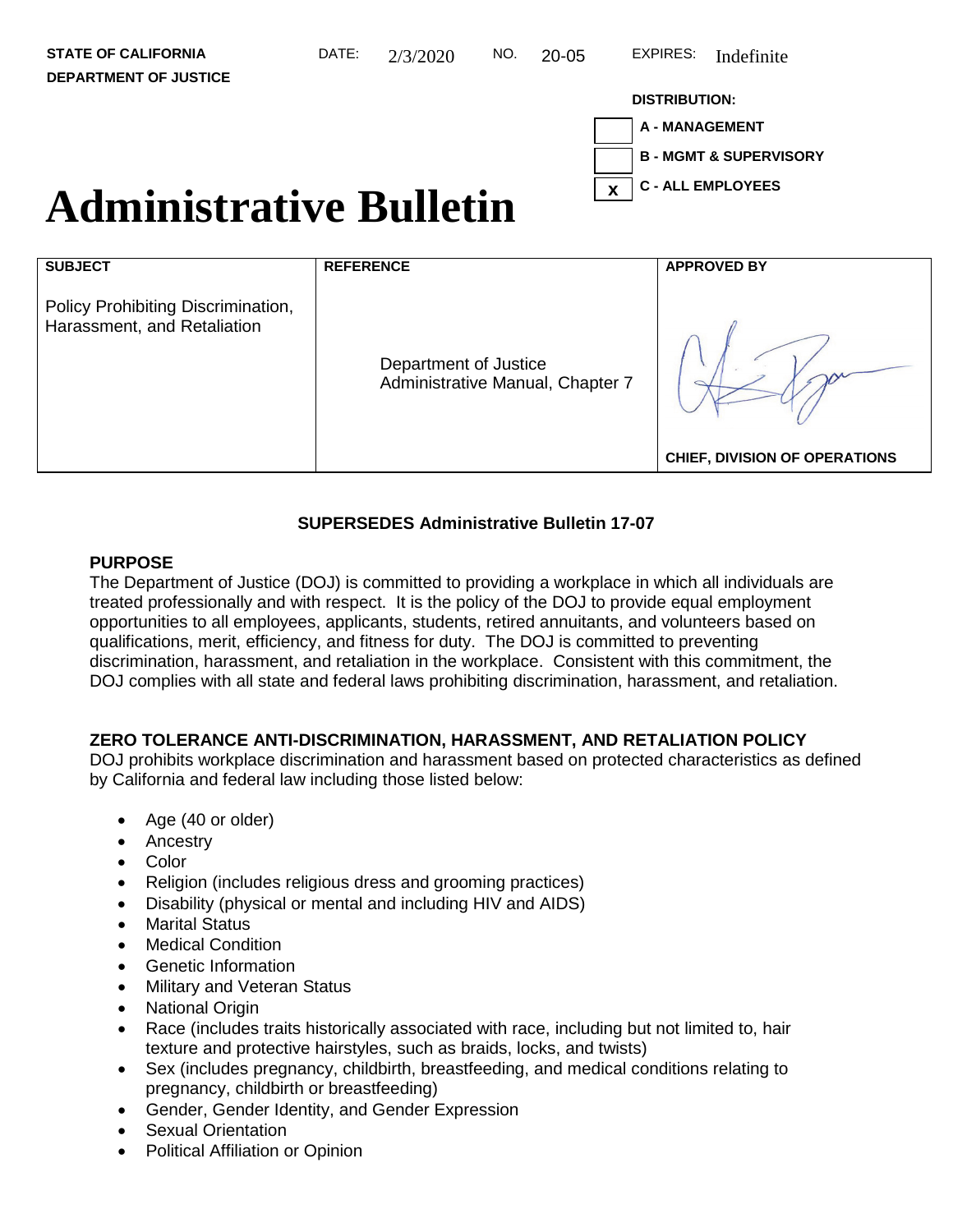• Victims of Domestic Violence, Sexual Assault, or Stalking

and other terms, conditions, and benefits of employment. This anti-discrimination policy applies to all aspects of the employment relationship including recruitment, hiring, promotion, training, corrective and/or disciplinary action, formal adverse action,

The DOJ also forbids workplace discrimination or harassment because an individual is perceived as having a protected characteristic, or because he or she is associated with a person who has a protected characteristic.

 DOJ further prohibits retaliation against anyone who opposes or reports discrimination or harassment or who participates or assists in any way in any investigation or proceeding covered by this policy.

or who participates or assists in any way in any investigation or proceeding covered by this policy.<br>DOJ has a zero tolerance policy towards discrimination, harassment, and retaliation. This means that occur, even if the violations are not so serious as to be unlawful. This policy prohibits all workplace behavior that a reasonable person, knowing the facts, would perceive as discrimination, harassment, or EEO retaliation. All DOJ employees must adhere to a standard of conduct that is courteous, professional, and respectful of all persons in the workplace. DOJ may take appropriate corrective action, up to or including formal discipline when policy violations

#### **DEFINITIONS**

The terms used in this bulletin have the following meanings:

- 1. **Employee** means any employee regardless of classification; retired annuitants, unpaid interns, volunteers, and persons providing services under contract.
- interns, volunteers, and persons providing services under contract. 2. **Discrimination** means treating any person less favorably than others based on any protected characteristic, including, but not limited to, any personnel action such as hiring, termination, promotion, and pay decisions.
- 3. **Harassment** of a person based upon that person's protected characteristic is a form of discrimination. Workplace harassment includes, but is not limited to, the following types of unwelcome conduct:
	- Making derogatory comments, slurs, jokes, remarks, or epithets;
	- Displaying cartoons, pictures, posters, drawings, or other objects of a derogatory or offensive nature;
	- • Displaying, transmitting, or forwarding Internet material that is of a derogatory or offensive nature;
	- Threats or intimidation;
	- Physical harassment such as assault, unwelcome touching, or blocking another person's movement;

 the offensive behavior on the recipient of the conduct, not the intent of the actor. In determining whether harassment has occurred the primary consideration is the impact of

 4. **Sexual harassment** refers to a form of harassment that includes repeated unwelcome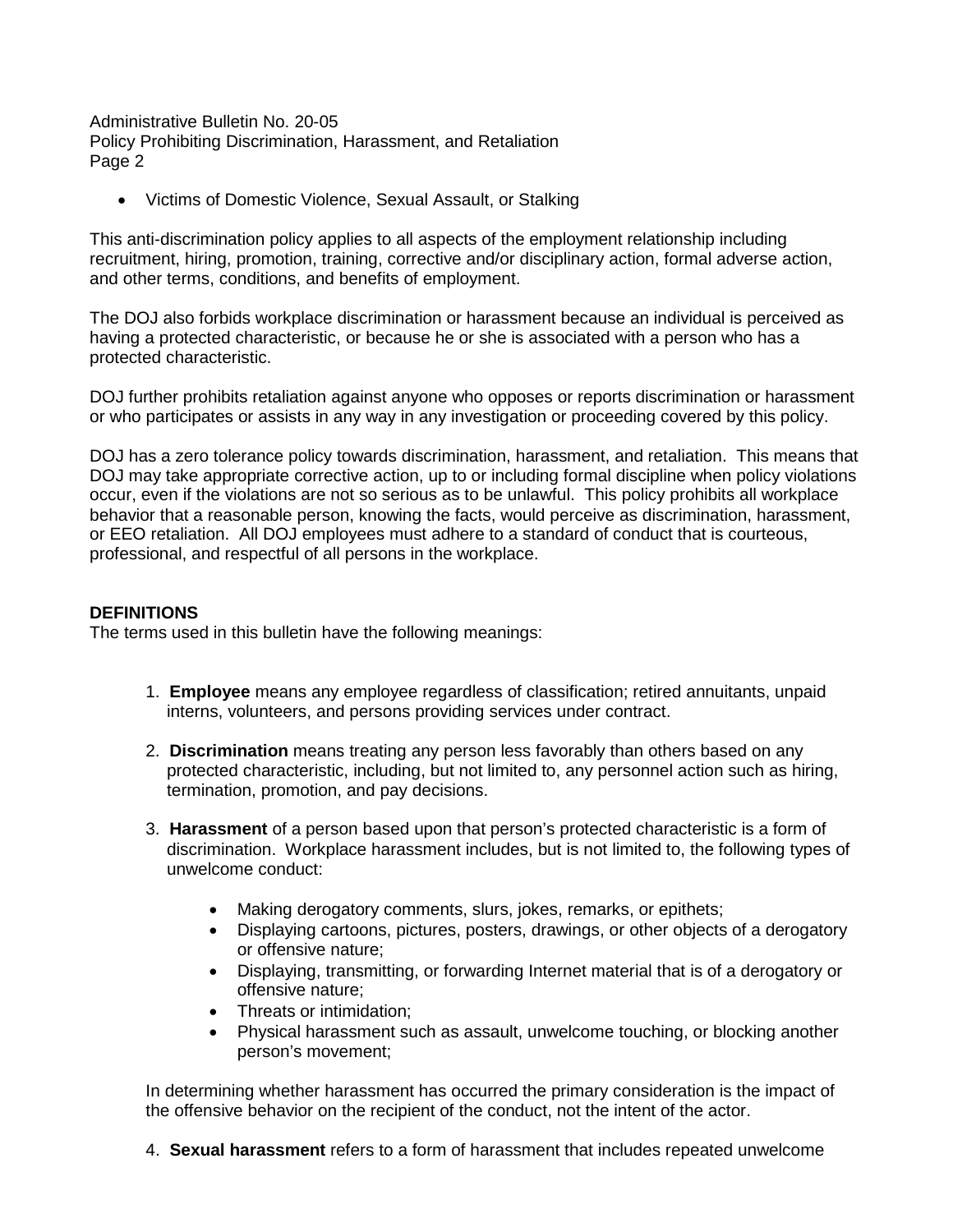> romantic or sexual advances, requests for sexual favors, or other unwelcome verbal, visual, need not be motivated by sexual desire. written, or physical conduct of a sexual or gender-based nature. Sexually harassing conduct

Federal and state laws recognize two types of sexual harassment:

Quid pro quo sexual harassment (which uses a Latin term meaning "this for that"): This form of sexual harassment occurs when a supervisor or manager:

- Makes requests or demands for sexual contact or requires that a subordinate submit to sexual advances as an explicit or implicit condition of employment, contracting, or hiring decisions.
- • Requires sexual favors from a subordinate employee in exchange for taking a favorable employment action or not taking a negative employment action.

Hostile work environment sexual harassment:

This form of sexual harassment:

- other gender-based conduct that is sufficiently severe or pervasive to • Occurs when an individual is subjected to unwelcome sexual advances or interfere with the individual's work performance or creates an intimidating, offensive, or hostile work environment.
- single serious incident, such as sexual battery. • Can take the form of a series of inappropriate interactions or can be a
- Can be committed by a manager, supervisor, coworker or, in certain circumstances, a non-employee, such as a supplier or customer.
- May arise based on employee interactions that followed a formerly consensual sexual relationship, when sexual advances are no longer welcome.
- **5. Retaliation** means taking an adverse employment action against an employee or applicant Housing Act by making a formal or informal good faith complaint about or reporting tribunal or entity. The DOJ also prohibits taking an employment action against an employee for submitting in good faith, a request for disability or religious accommodation, or asserting for employment because that individual engaged in a protected activity. A protected activity includes opposing, in good faith, any practices prohibited by the Fair Employment and discriminatory, harassing, or retaliatory activity, testifying, assisting, or participating in any manner in an investigation, proceeding or hearing relating to discrimination, harassment, retaliation, or any other practice prohibited by FEHA whether before the DOJ, the State Department of Fair Employment and Housing (DFEH), the State Personnel Board, or other rights under the Family Medical Leave Act (FMLA) or the California Family Rights Act (CFRA).

# **RESPONSIBILITIES OF SUPERVISORS AND MANAGERS**

 managers are prohibited from engaging in any behavior made unlawful by the FEHA. They must also DOJ supervisors and managers must set an example by their own behavior. All supervisors and adhere to this zero tolerance policy and not engage in any form of discrimination, harassment, or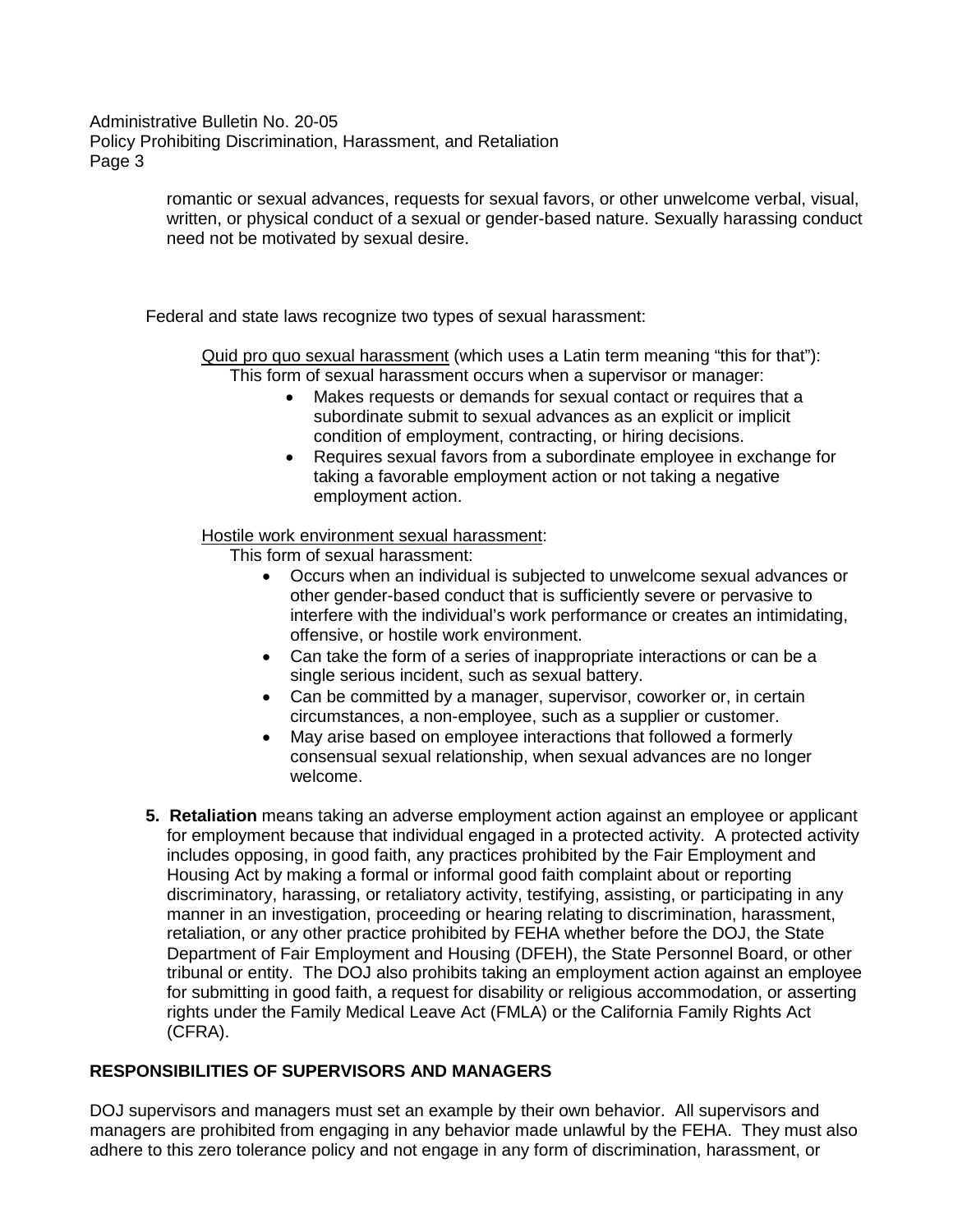retaliation. Further, they should take proactive steps to communicate to subordinates that discrimination, harassment, and retaliation in the workplace will not be tolerated. They should ensure training on the policy. that all of their subordinate employees are informed of the DOJ's policy against discrimination, harassment, and retaliation and its complaint policy, and that all their employees receive appropriate

 who becomes aware of any complaint of discriminatory, harassing, or retaliatory conduct must immediately report the complaint both to the EER&R Office and through his or her chain of command. DOJ supervisors and managers are required to take immediate and appropriate action to correct any discriminatory, harassing, or retaliatory conduct occurring in the workplace. A supervisor or manager

 the complaining employee from any form of reprisal or retaliation. The supervisor or manager will also occurring. Once a supervisor or manager is aware that an employee under his or her direct supervision has complained of discriminatory, harassing, or retaliatory conduct, the supervisor or manager will protect promptly initiate appropriate action, as directed by executive level management, to remedy a discriminatory situation and prevent further acts of discrimination, harassment, or retaliation from

# **RESPONSIBILITIES OF EMPLOYEES AND APPLICANTS**

 engage in any form of discrimination, harassment, or retaliation. They must also refrain from condoning, tolerating, or merely ignoring conduct by others that violates this policy. Employees or manager or the EER&R Office. All employees and job applicants have an obligation to adhere to this zero tolerance policy and not applicants have a responsibility to promptly report any violations of this policy to a supervisor,

 made unlawful by the FEHA. All employees and third-parties present in the workplace are prohibited from engaging in any behavior

 All employees and applicants must also cooperate with any investigation into allegations that the DOJ's policy against discrimination, harassment, or retaliation has been violated.

 incident or conduct. The employee or applicant may report the discriminatory, harassing, or retaliatory conduct to their supervisor, another DOJ supervisor or manager, or the EER&R Office. An employee or job applicant who, in good faith, believes he or she has been subjected to discrimination, harassment (including sexual harassment) or retaliation has an obligation to report the

 supervisor, the employee should contact another supervisory employee or DOJ manager, or the EER&R Office. If the person engaging in the discriminatory, harassing, or retaliatory conduct is the employee's direct

# **COMPLAINT PROCEDURE**

 (including sexually harassing), or retaliatory conduct may be made verbally or in writing. The DOJ inappropriate workplace conduct in violation of this policy to reduce his or her concerns to writing. However, it is not required. All complaints, whether verbal or written, will be addressed in the same manner as described in this policy. A complaint that an employee or job applicant has been subjected to discriminatory, harassing strongly urges any employee or job applicant who believes he or she has been subjected to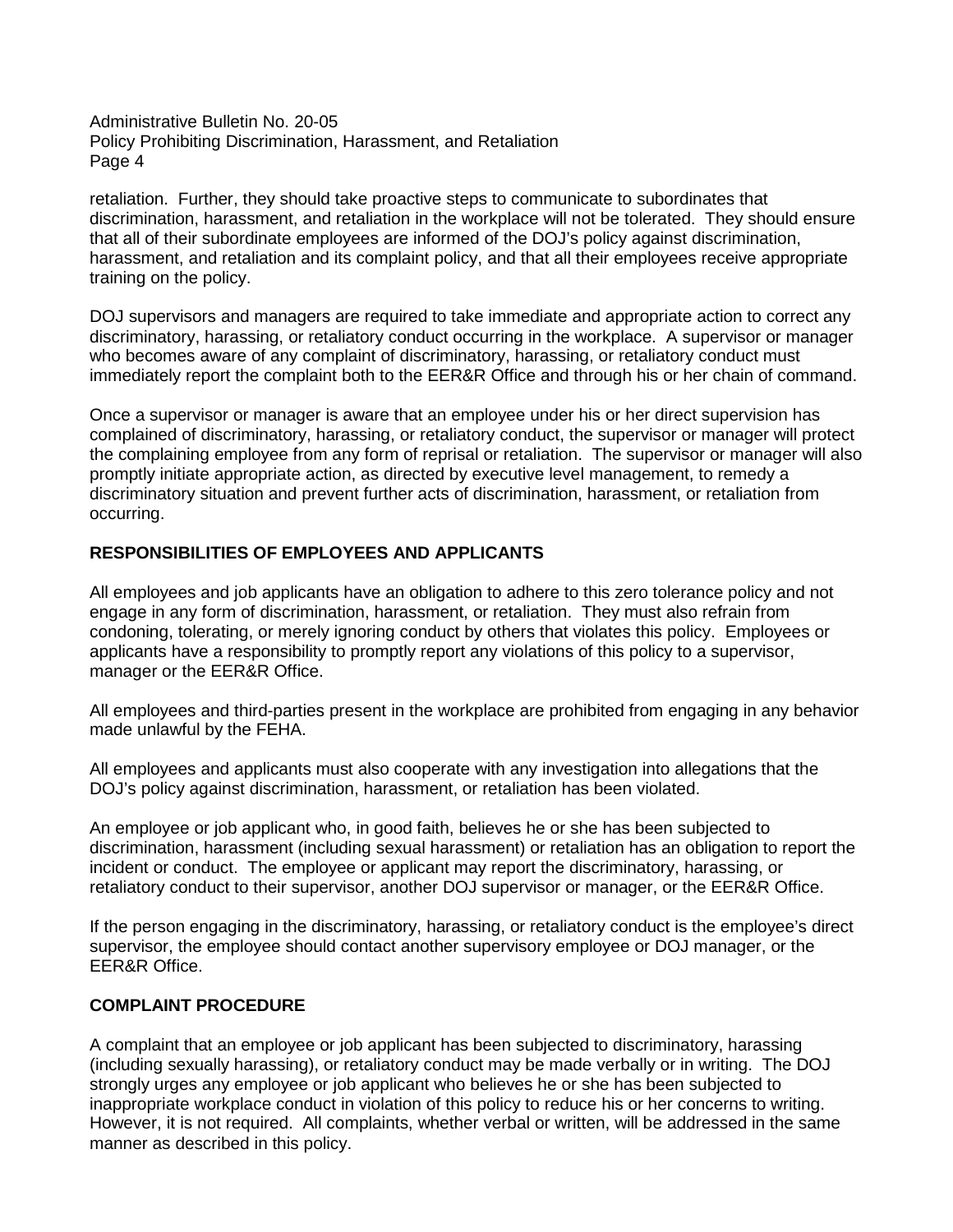Any employee or job applicant that believes his or her rights under this zero tolerance antidiscrimination policy or under federal or state law have been violated may file an informal or formal discrimination complaint with the DOJ's EER&R Office. An employee or applicant may also file directly with the State DFEH or the Federal Equal Employment Opportunity Commission (EEOC).

 investigation. No employee or job applicant will be retaliated against for filing a complaint regarding incidents of discrimination, harassment, or retaliation or participating in an investigation of such a complaint. Complaints will be kept confidential to the extent possible. All complaints filed internally with the DOJ will be handled in an impartial manner in compliance with federal and state laws and DOJ policy. Complaints that describe discriminatory, harassing, or retaliatory conduct prohibited by this policy will be followed by a fair, complete, and timely

# **INTERNAL RESOLUTION OPTIONS**

 believe they have been subjected to discriminatory, harassing (including sexually harassing), or retaliatory conduct. These options are described below. Whichever internal resolution option an to the employee and also remedies any discrimination, harassment, or retaliation. The EER&R Office depending upon the circumstances. The DOJ provides various internal resolution options for DOJ employees and job applicants who employee chooses, the EER&R Office will attempt to facilitate a practical resolution that is acceptable may determine that not all of DOJ's internal resolution options described below are appropriate,

 analyst can be reached by calling the EER&R Office at 916-210-7580. Employees or job applicants seeking additional information may contact an EER&R analyst to explain their situation and explore the options that may be appropriate to address their complaint. An EER&R

DOJ will take whatever appropriate actions are necessary depending on the particular circumstances and the information known, to fulfill its obligations to prevent and remedy any incidents of discrimination, harassment, or retaliation.

# **INFORMAL RESOLUTION PROCESS**

 that is prohibited by this anti-discrimination policy are encouraged to first inform their supervisor. The complaint. To facilitate early resolution of a complaint, employees who believe they have experienced conduct supervisor will consult with the EER&R Office who will assist in fashioning a resolution of the

 supervisor or other DOJ supervisor or manager. In all cases, the employee may also contact the EER&R Office directly. If the employee is interested in an informal resolution, the appropriate DOJ second level supervisor or manager will, together with the EER&R Office, attempt to fashion an informal resolution of the complaint that is appropriate to address the employee's concerns. If an employee's supervisor is the person who has engaged in conduct that the employee believes is discriminatory, harassing, or retaliatory, the employee should report the conduct to the second level

 workplace concerns that is mutually acceptable to the employee and other involved parties. The EER&R Office will work with the employee and his or her supervisor or manager to resolve the issues informally through mutually agreeable solutions and at the lowest organizational level, as appropriate. The goal of the informal resolution process is to reach a practical resolution to an employee's The EER&R Office will decide with the employee whether a mutually agreeable resolution can be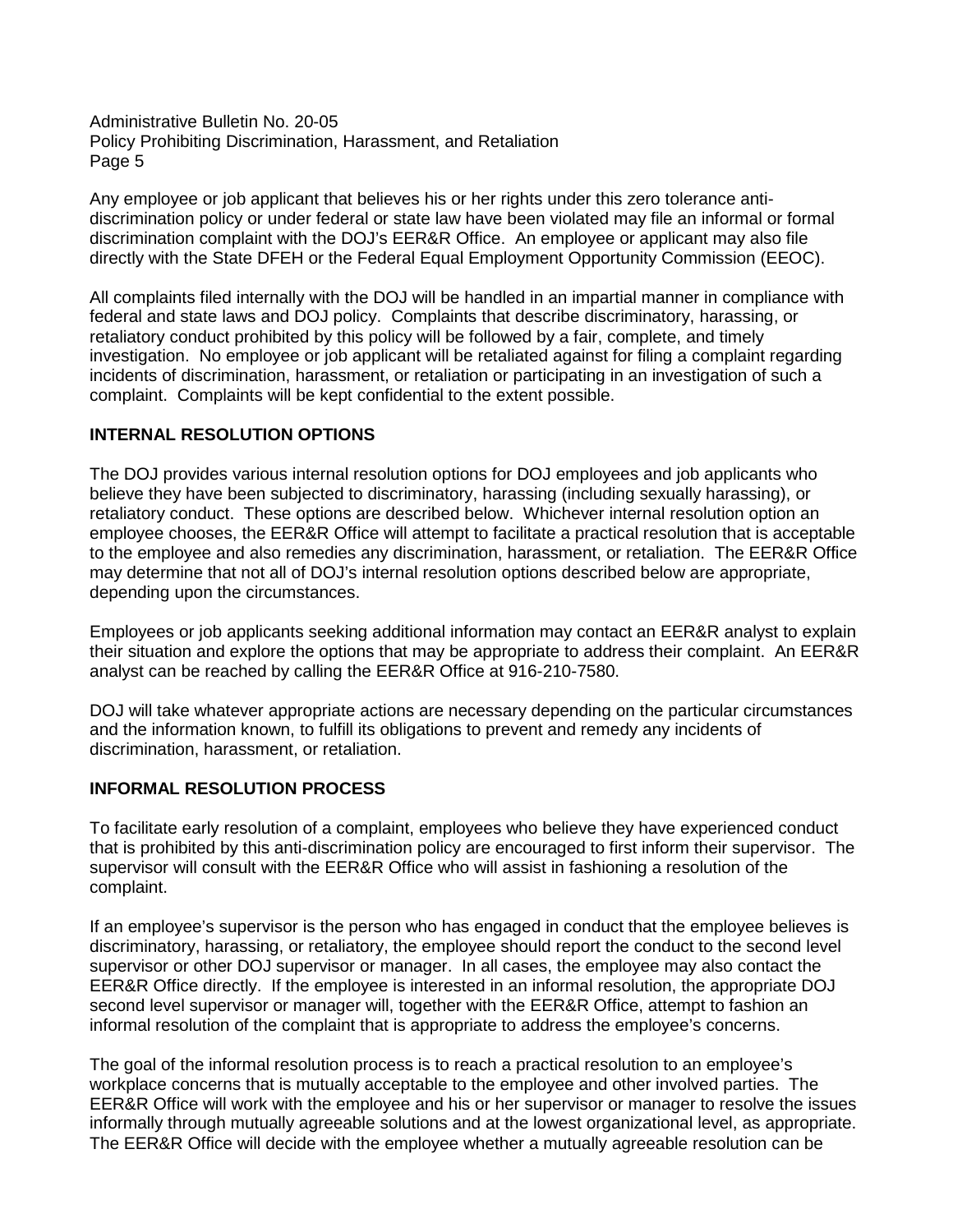reached. If such a resolution cannot be reached or if the employee is otherwise unsatisfied with any informal resolution, the employee has the option of filing a formal complaint.

 The complaint will be kept confidential to the extent possible. If an informal process is explored, it will be completed within a reasonably prompt period of time.

 proceed directly to the formal complaint process described below. Notwithstanding an employee's desire to use the informal resolution process, the DOJ may determine that the informal resolution process is not suitable to address the allegations of the complaint and so

#### **FORMAL COMPLAINT PROCESS**

 filing a formal complaint with the DOJ's EER&R Office. The EER&R Office provides a written complaint form (JUS 8866) that requests all relevant information for purposes of analyzing the complaint. Effective January 1, 2020, a formal complaint must be filed with the EER&R Office within period, it is imperative for the employee or job applicant to submit a formal complaint as soon as appropriate action to stop the conduct and prevent future conduct. A DOJ employee or job applicant who believes in good faith that he or she has been subjected to discriminatory harassing (including sexually harassing), or retaliatory conduct also has the option of three years of the alleged discriminatory, harassing, or retaliatory act. Notwithstanding this time possible after the alleged conduct has occurred, to give the DOJ the opportunity to take prompt and

 act(s), the person(s) involved, and how the complainant has been harmed. The complainant should provide specific facts that support their belief that the conduct or employment action occurred will assist the DOJ to take appropriate action to address the allegations. The written complaint should provide details of the alleged discriminatory, harassing, or retaliatory because of the complainant's protected characteristic or protected activity. Providing this information

will assist the DOJ to take appropriate action to address the allegations.<br>If a DOJ employee or job applicant submits a written complaint to the EER&R Office that describes becomes filed on the date of acceptance. facts which, if true, indicate that discrimination, harassment (including sexual harassment), or retaliation in violation of this policy occurred, then the EER&R Office will accept the complaint, which

 the complainant in writing. This notice will inform the employee of the basis for the determination and If the EER&R Office receives a written complaint that it determines does not sufficiently describe discriminatory, harassing or retaliatory conduct prohibited by this policy, the EER&R Office will notify the employee's right to provide additional information showing discrimination, harassment or retaliation occurred.

 by a qualified investigator. The investigation will fully and fairly investigate the alleged discriminatory, harassing or retaliatory conduct. The investigation will also be timely. The investigation will include provide relevant information to the investigator. The DOJ will use all reasonable efforts to complete the investigation within 90 days after the complaint is accepted. After the investigation in completed, the DOJ will issue a written decision by the Chief Deputy to the Attorney General or his or her designee. The decision will be based on the evidence collected as to whether or not the preponderance of the evidence supports a finding that there was a violation of this anti-discrimination policy. After a formal complaint is accepted, the EER&R Office will promptly initiate an impartial investigation notice to both the complainant and the subject of the investigation and provide both an opportunity to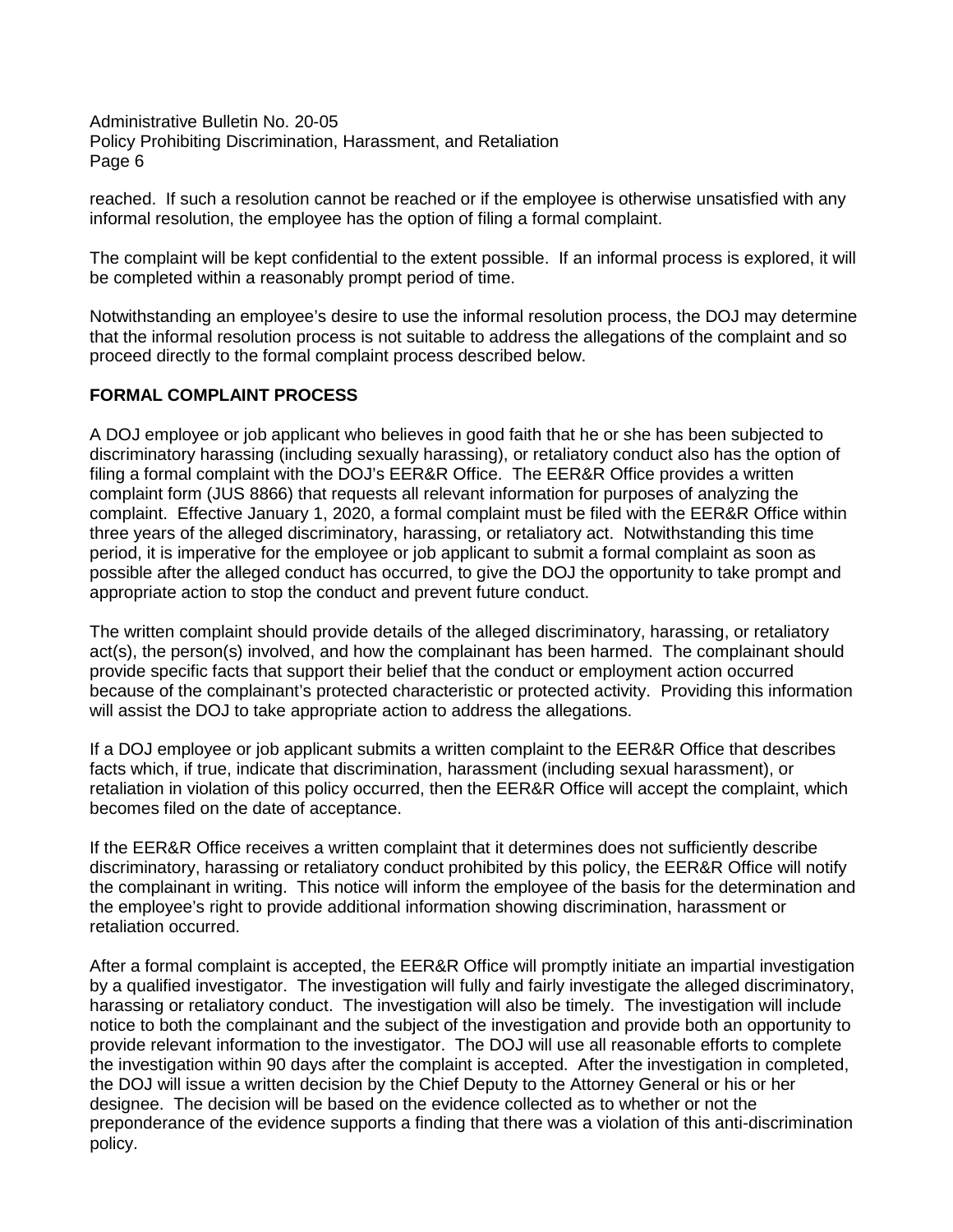The complaint will be kept confidential to the extent possible.

 are expected to cooperate fully with any investigation. No employees will be retaliated against for complaining or participating in an investigation. The complaining employee or job applicant and all other DOJ employees, supervisors and managers

 appropriate corrective action. If the DOJ determines that this anti-discrimination policy has been violated, the DOJ will take

#### **OPTIONAL MEDIATION**

 may attempt to resolve the allegations through mediation. Mediation is a confidential process that is completely voluntary. Through mediation, employees, supervisors, and managers work with a agreeable solutions to workplace disputes. Depending on the nature of the allegations of the complaint and if all involved parties agree, the DOJ professionally-trained, non-DOJ mediator in one or more sessions to attempt to reach mutually-

agreeable solutions to workplace disputes.<br>Notwithstanding an employee's desire to use the mediation process, the DOJ may determine that such a process is not suitable to address the allegations of the complaint.

#### **GRIEVANCE PROCESS**

 The Memorandum of Understanding (MOU) for a collective bargaining unit may include provisions whereby discrimination, harassment (including sexual harassment), and retaliation complaints may also be addressed through the grievance process. In certain cases, this process can provide an alternative resolution option. Employees considering a grievance should refer to their specific MOU and contact their union representative.

 are necessary depending on the particular circumstances and the information known, to fulfill its obligations to prevent and remedy any incidents of discrimination, harassment or retaliation. Notwithstanding an employee's filing of a grievance, the DOJ will take whatever appropriate actions

# **FILING COMPLAINTS WITH THE STATE PERSONNEL BOARD (SPB)**

 Any employee or job applicant who reasonably believes that he or she has been subjected to accommodation based on a known physical or mental disability may file a complaint with the SPB. As a prerequisite to the filing of a complaint with the SPB, the employee or applicant shall first file a complaint. Per SPB guidelines, the complaint should be filed with the SPB within 30 days of the date date the complainant filed the complaint of discrimination. Further information can be obtained at discrimination, harassment (including sexual harassment), retaliation, or denied reasonable written complaint with the EER&R Office to give the DOJ the first opportunity to address the the DOJ served its decision or, if the decision is not provided within 90 days, within 150 days of the www.spb.ca.gov.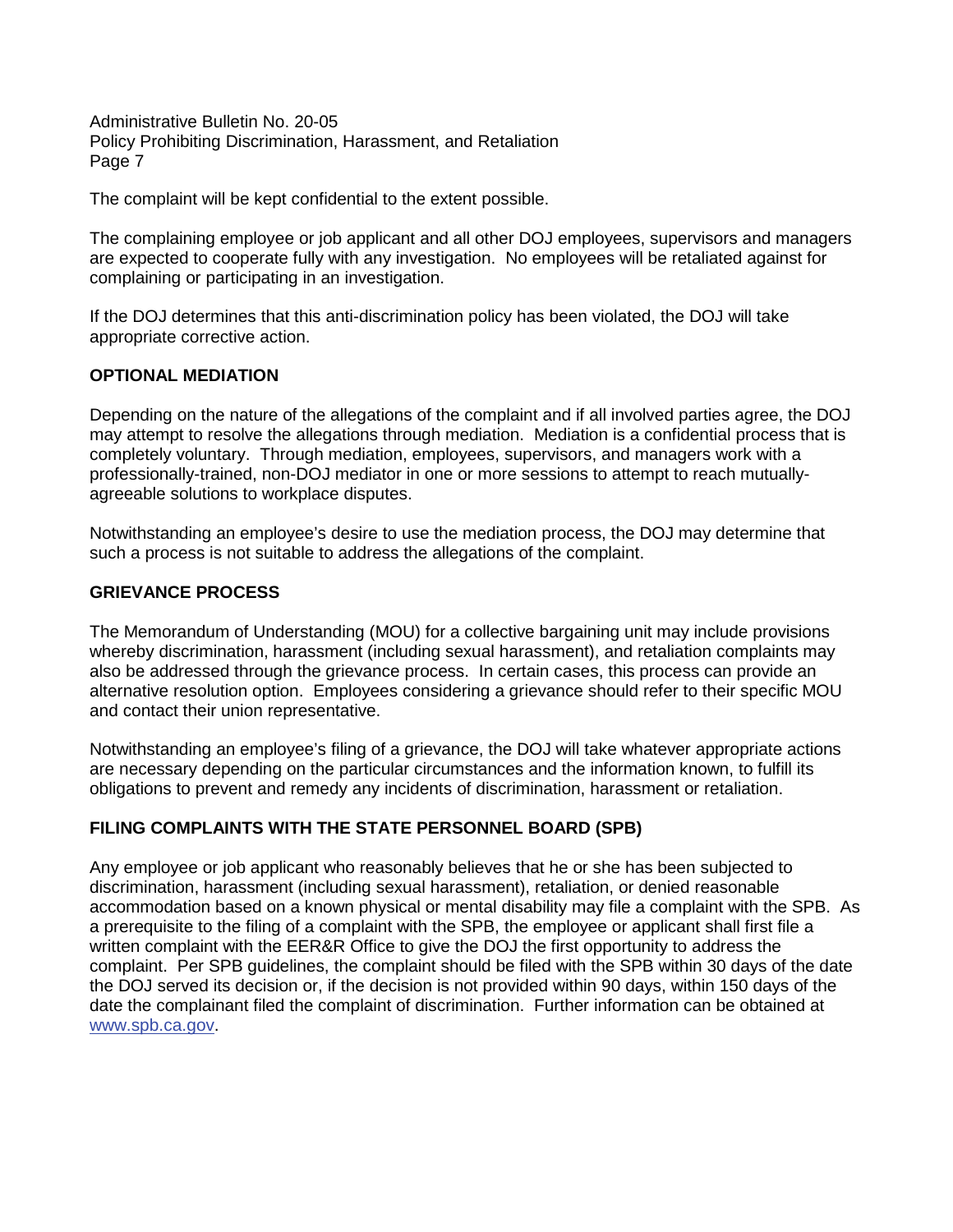# **OTHER EXTERNAL COMPLAINT FILING OPTIONS**

 concurrently or alternatively with the following external agencies: An employee or job applicant may also choose to file a complaint for discrimination, harassment, or retaliation with a state or federal agency. Regardless of whether an employee or applicant uses one or more of DOJ's internal resolution options, an employee or applicant may file a complaint

# **California Department of Fair Employment and Housing (DFEH)**

 retaliation. Effective January 1, 2020, complaints generally must be filed with the DFEH within three 90 day extension of time possible if the complainant first obtained knowledge of the facts which show The DFEH has authority to investigate complaints of employment discrimination, harassment and years of the alleged occurrence of a discriminatory, harassing, or retaliatory action, with an additional the alleged unlawful action after the expiration of the applicable filing deadline. For assistance with this process, an employee or applicant can contact the DFEH at (800) 884-1684 [TTY (800) 700- 2320] or obtain information at www.dfeh.ca.gov.

# **United States Equal Employment Opportunity Commission (EEOC)**

 retaliation. The EEOC has jurisdiction over claims asserted under various federal EEO laws, including under Title VII of the Civil Rights Act of 1964, the Age Discrimination in Employment Act Americans with Disabilities Act (ADA) of 1990. Generally, employees and applicants have 300 days whichever comes first, to file a complaint with the EEOC. Other EEOC requirements may also apply. The federal EEOC investigates charges of employment discrimination, harassment, and EEO (ADEA) of 1967, the Equal Pay Act of 1963, Section 501 of the Rehabilitation Act of 1973, and the after the alleged discriminatory action, or within 30 days of termination of any state proceeding, For assistance with this process, an employee can contact the EEOC at (800) 669-4000 or obtain information at www.eeoc.gov.

# **United States Department of Justice (U.S. DOJ)**

as amended, prohibits specified discrimination by agencies that receive federal financial assistance. as amended, prohibits specified discrimination by agencies that receive federal financial assistance.<br>Because DOJ is a grant recipient agency, DOJ employees or job applicants may seek to file Division in Washington D. C. Generally, discrimination complaints must be filed with the U.S. DOJ within 180 to 365 days of the most recent unlawful act, depending on applicable statutes. For Title VI of the Federal Civil Rights Act and the Omnibus Crime Control and Safe Streets Act of 1968, complaints of discrimination with their nearest U.S. DOJ Office of Civil Rights or the Civil Rights assistance with this process, an employee can contact the U.S. DOJ at (202) 514-2000 or obtain information at www.justice.gov.

# **CONFIDENTIALITY**

 possible. Confidentiality facilitates DOJ's ability to consider, investigate and respond to allegations of discrimination, harassment and EEO retaliation. Confidentiality also prevents embarrassment and further discrimination, harassment or retaliation. Concerns of individuals regarding confidentiality of information provided by them will be handled as sensitively as possible. Therefore, the EER&R Office The DOJ will maintain confidentiality concerning complaints and investigation to the greatest extent files (including communication, informal resolution efforts, formal investigation reports, and other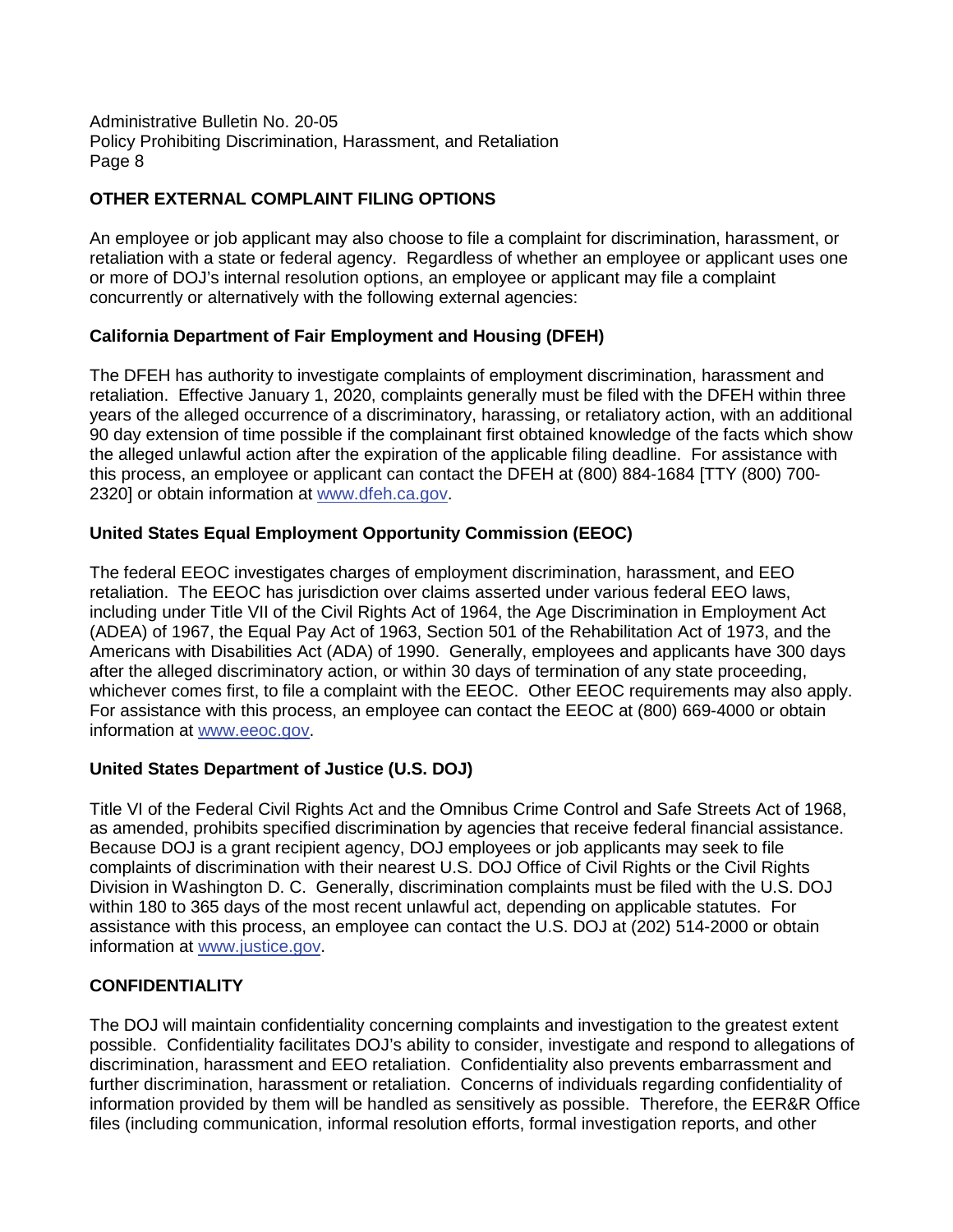information) are kept as confidential as possible and will not be disclosed to any person except as reasonably necessary and in compliance with the law.

reasonably necessary and in compliance with the law.<br>Employees should be aware, however, that complete confidentiality cannot be guaranteed. The DOJ with an employee's desire that a report of certain behavior be kept confidential. In addition, in the be disclosed to others involved in such proceedings. is required in certain circumstances to take preventative or corrective actions that may be inconsistent event of an administrative or other legal proceeding, investigative materials may legally be required to

be disclosed to others involved in such proceedings.<br>The circumstances under which information and materials may be disclosed from EER&R Office files will depend on the information sought, whether and to what extent the material is privileged, and the legal rights and privacy interests of all persons who would be affected by the disclosure.

 Effective January 1, 2020, the DOJ is mandated to report formal complaints of discrimination, harassment and retaliation using the California Department of Human Resources' Discrimination Complaint Tracking System in accordance with California Government Code Sections 18573 and 19792(k)(1).

# **MANDATORY TRAINING**

 To ensure that all employees are informed of DOJ's EEO policy and in an effort to prevent Training (DHRPT)\* to all DOJ employees as follows: discrimination, harassment (including sexual harassment), and EEO retaliation from occurring, the EER&R Office shall provide mandatory Discrimination, Harassment, and Retaliation Prevention

|                                                                                      | <b>DHRPT</b>                                                                                                           | <b>DHRPT</b>              | <b>Annual EEO</b>                 |
|--------------------------------------------------------------------------------------|------------------------------------------------------------------------------------------------------------------------|---------------------------|-----------------------------------|
|                                                                                      |                                                                                                                        | Frequency                 | <b>Discussion</b>                 |
| Supervisors/Managers                                                                 | Attend within the first six<br>months of their<br>appointment to a<br>supervisory/managerial<br>position               | Attend every two<br>years | Facilitator and/or<br>Participant |
| Rank and File                                                                        | Attend within the first six<br>months of their<br>appointment to a position<br>at DOJ                                  | Attend every two<br>years | Participant                       |
| Temporary, seasonal and<br>any employee hired to<br>work for less than six<br>months | Attend within 30 calendar<br>days after their date of<br>hire or within 100 hours<br>worked, whichever occurs<br>first | Attend every two<br>years | Participant                       |

 Where appropriate, on a discretionary, as-needed basis, division directors, bureau chiefs, supervisors, managers, or the EER&R Office may recommend or require that an employee attend a refresher DHRPT course, even when the employee is not currently due for DHRPT.